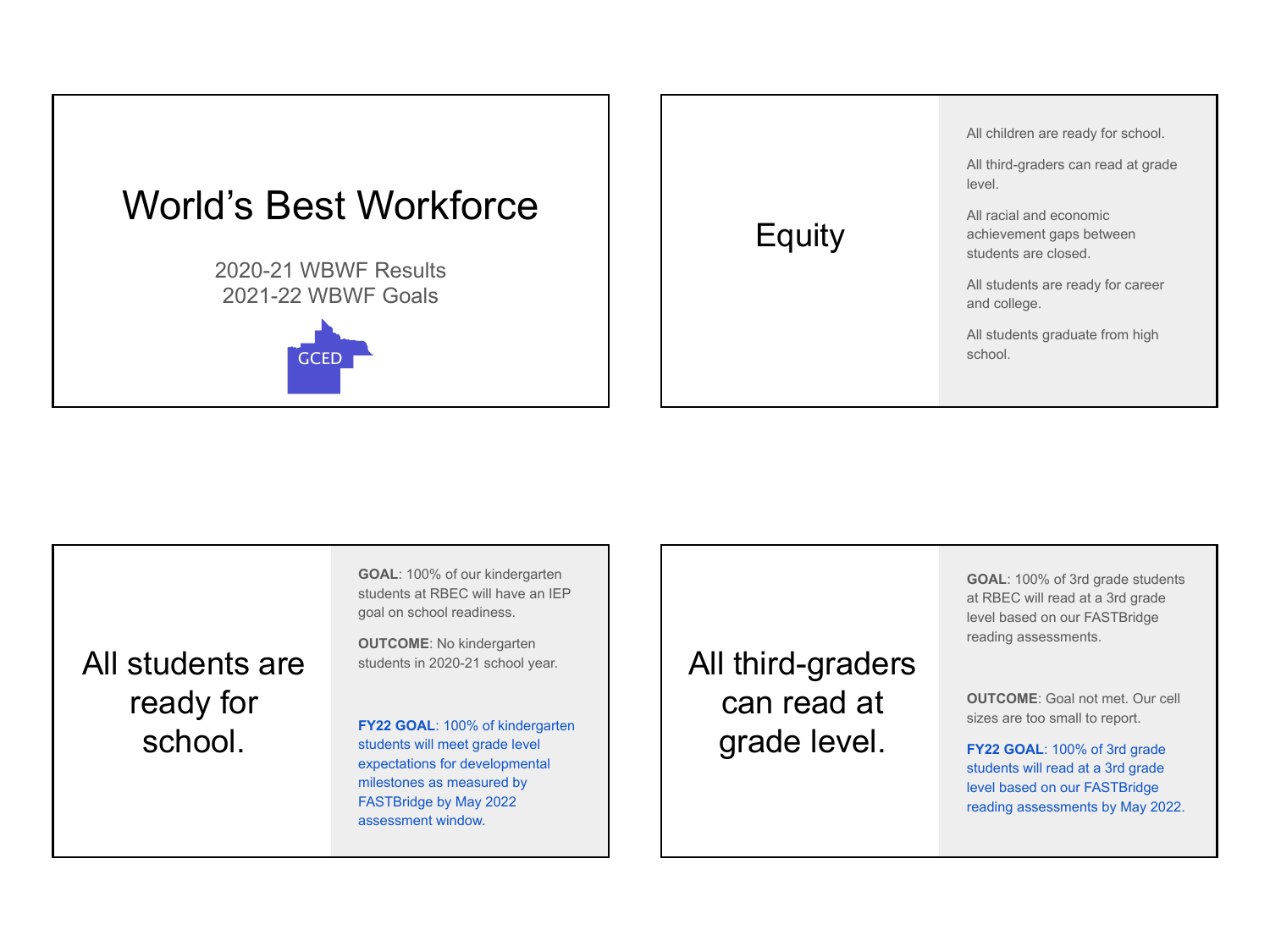All racial and economic achievement gaps between students are closed.

**GOAL**: 100% of RBEC students assessed with FastBridge's aReading and aMath assessments in the Spring of 2021 will meet reading and math targets.

**OUTCOME**: Goal not met. Our cell sizes are too small to report publicly.

**FY22 GOAL**: 100% of students assessed with FastBridge's aReading and aMath assessments in the Spring of 2022 will meet reading and math targets.

All students are ready for career or college.

**GOAL**: 100% of RBEC 9th grade students will participate in a transitions inventory. From the inventory, they will all create a career and education goal in either their IEP or CLP. These students' case managers/advisors will assist students with progress monitoring these goals. 100% of Tower View students will create and monitor a career and education goal in their CLP or IFP.

**OUTCOME**: Goal met

All students are ready for career or college. **Continued** 

**FY22 GOALs**: 100% of RBEC 9th grade students will participate in a transitions inventory. From the inventory, they will all create a career and education goal in either their IEP or CLP. These students' case managers/advisors will assist students with progress monitoring these goals.

100% of 5RO and Tower View students will create and monitor a career and education goal in their CLP, IEP, or PLP.

## All students graduate.

**GOAL**: 100% of 11th and 12th grade RBEC students at risk of not graduating on time will be offered to participate in Check & Connect. 100% of 11th and 12th grade TV students are scheduled for individual meetings with their advisors every 3 weeks to discuss graduation plans.

**OUTCOME**: Goal met